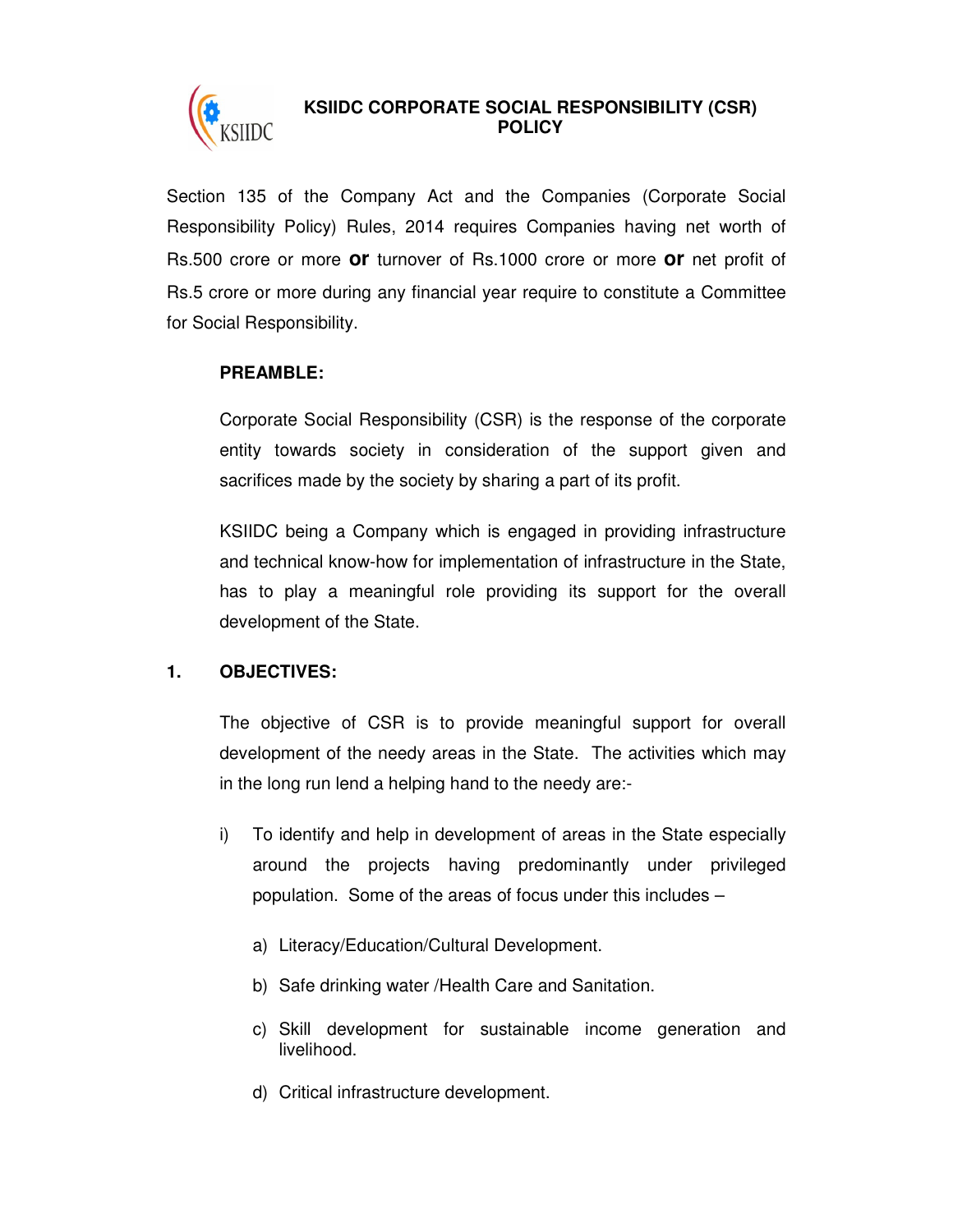

- ii) Sustainable educational support and assistance to handicapped and mentally challenged and under privileged people especially in the backward areas of the State.
- iii) Promote awareness programmes against social evils such as Alcoholism, AIDS, etc., and to spread awareness of rights and responsibilities.
- iv) The provide suitable assistance to victims of natural calamities such as floods, earthquakes, epidemics in the State in particular and the country in general.
- v) Any other areas that may need coverage depending upon the necessity and circumstances.

### **2. AREAS OF FOCUS:**

The areas of focus shall be  $-$ 

- **i) Literacy and education. In this the following needs special attention:**
- a. Construction / repair of school buildings and facilities including boundary walls, separate toilets for boys and girls and provision of drinking water.
- b. Provision of uniforms, books, stationery, computer and Laboratory equipment etc., to schools.
- c. Scholarships/fellowships to deserving students to encourage education.
- d. Promotion of adult education with focus on women's education etc.
- e. Reducing the drop-out rate of students and absenteeism through counseling and other means.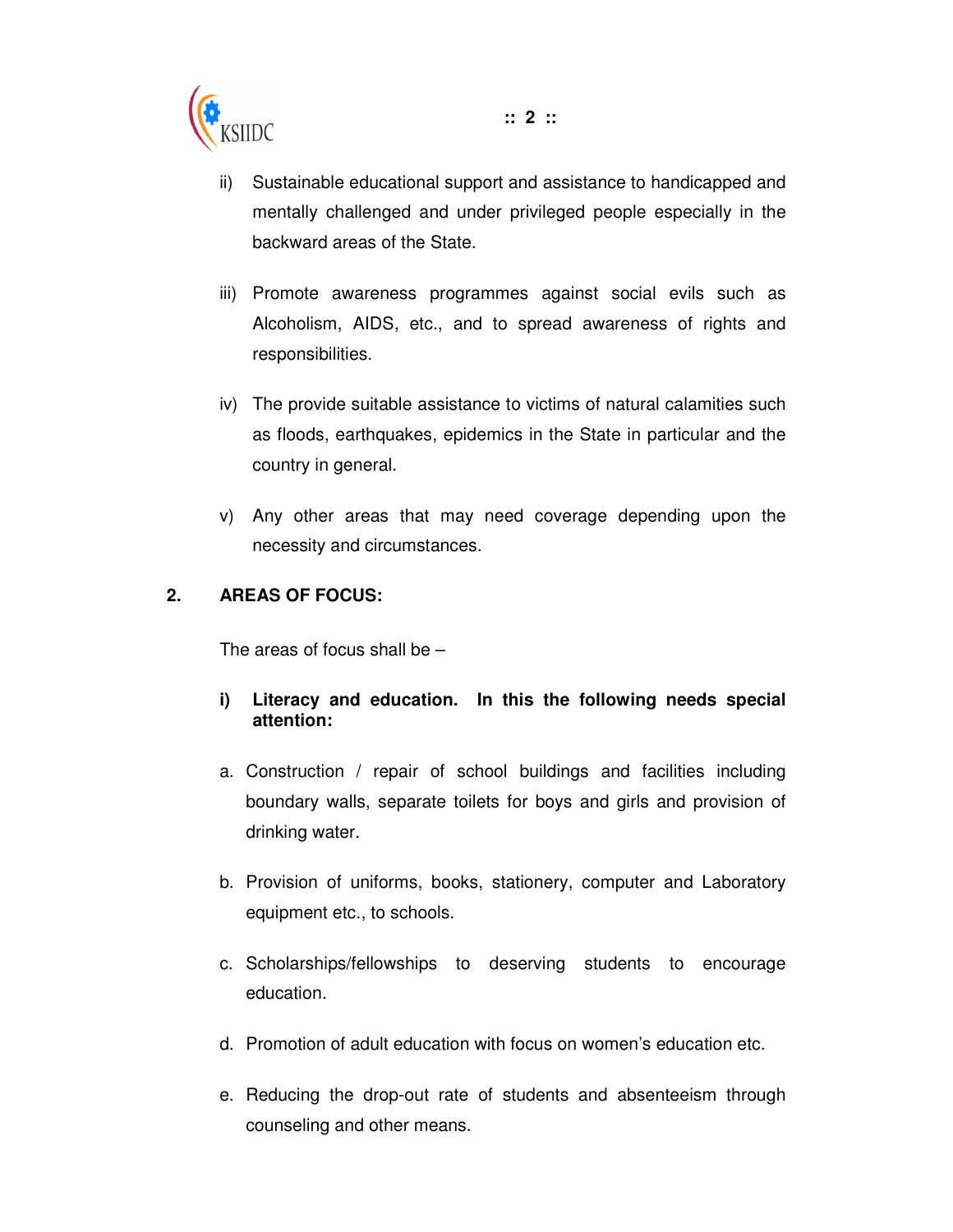

### **ii) Safe Drinking Water / Health Care and Sanitation:**

- a. Provide safe drinking water by sinking bore wells, tube wells, establishment of water treatment plants, etc.
- b. Offering specialized support services to the physically handicapped and mentally challenged people.
- c. Promotion of sanitation through proper drainage system and construction of toilets.
- d. Assistance for establishment of Hospitals / Medical Colleges, etc.
- **iii) Women, Girl child and Transgender empowerment programmes:**

#### **iv) Infrastructure Development:**

- a. To assist critical infrastructure development in project affected areas.
- **v) Promote rural sports, nationally recognised sports, paralympic sports and Olympic sports:**
- **vi) To promote and conserve environment, ecology and wildlife.**
- 2.1 The areas of work and thrust mentioned above are only illustrative and not exhaustive. If, at a later date board deems it fit, new subjects can be added or deleted.

#### **3. MECHANISM FOR ALLOCATION OF FUNDS:**

Within 30 days from the approval of the Annual Accounts of the Corporation the amount available for utilization under CSR shall be computed. The possible schemes to which such contributions have to be made shall be drawn up placed before the CSR Committee which may thereafter consider the proposals and decide upon the contribution to be made.